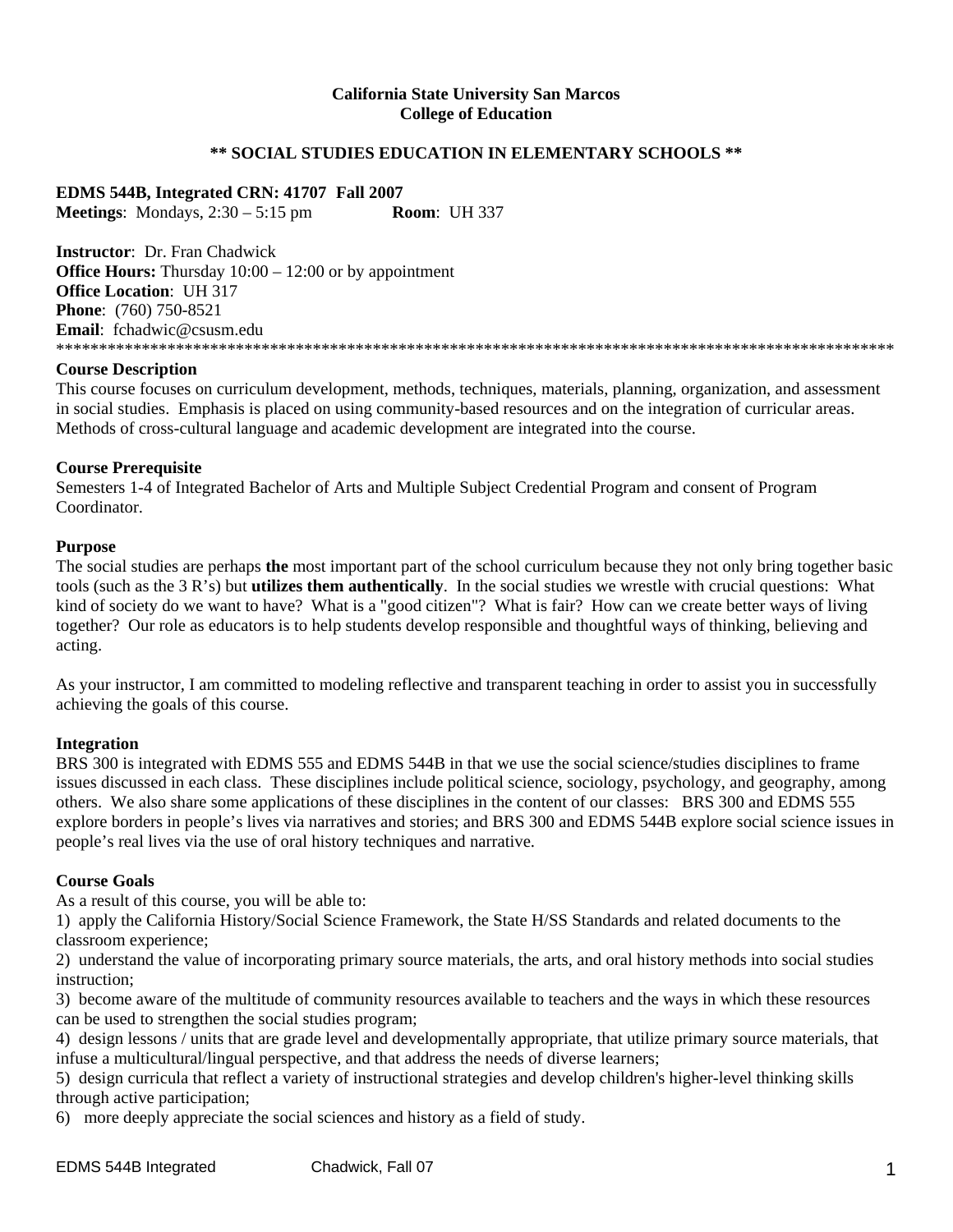# **Required Texts**

CSDE. (2000). History-Social Science Framework (for California Public Schools K-12). Sacramento, CA. (H/SS) www.cde.ca.gov/cilbranch/cfir/hsssbeup.pdf Turner, T. N. (2003). Essentials of Classroom Teaching: Elementary Social Studies. Boston: Allyn and Bacon. (T)

## **Professionalism/Dispositions**

Because this course is part of an accredited program leading to professional certification, students are expected to demonstrate behavior consistent with a professional career. Lack of professionalism in any of the following areas will alter the final grade:

1. Attend all class meetings. Due to the dynamic and interactive nature of courses in the College of Education, all students are expected to attend all classes and participate actively. Absences and late arrivals/early departures will affect the final grade. At a minimum, students must attend more than 80% of class time, or s/he may not receive a passing grade for the course at the discretion of the instructor. Individual instructors may adopt more stringent attendance requirements. Should the student have extenuating circumstances, s/he should contact the instructor as soon as possible.

For this class, if you are absent 2 days, your highest possible grade is a B. If you are absent more than 2 days, your highest possible grade is a C, which means you will not pass the course. Late arrivals and early departures will affect your final grade. **Absences do not change assignment due dates**. Late assignments will receive a reduction in points for each day late. Notify instructor in writing (email) as soon as possible if you are absent or know in advance you will not be attending class.

2. Interact professionally and collaborate responsibly with your colleagues and professor. Teacher education is a professional preparation program and students will be expected to adhere to standards of dependability, and academic honesty. Prepare carefully for class, and be ready to discuss readings and assignments thoughtfully.

3. Each written assignment is expected to have a clear organizational presentation and be free of grammar, punctuation and spelling errors. There will be a reduction in points for grammar, punctuation and spelling errors.

4. Complete all assignments on time. Late assignments will receive a 20% reduction in points for each day late. Occasionally a student may be asked to revise an assignment. If so, the revised work must be submitted no later than one week after it was returned and may not be eligible for full credit. If you are absent when an assignment is due, you may submit the work via email (except for Physical Model) so that it is not counted late. Please request return receipt from your toolbar when submitting an assignment via email due to absence. Receipt of the assignment will be returned by the instructor if this option is utilized when email is sent by student.

## **University Writing Requirement**

Every course at CSUSM must have a writing requirement of at least 2500 words. In EDMS 544, the Field Trip Project, Oral History Project, Unit Plan, Mock Interview, and Literature Connection will collectively contain a minimum of 2500 words.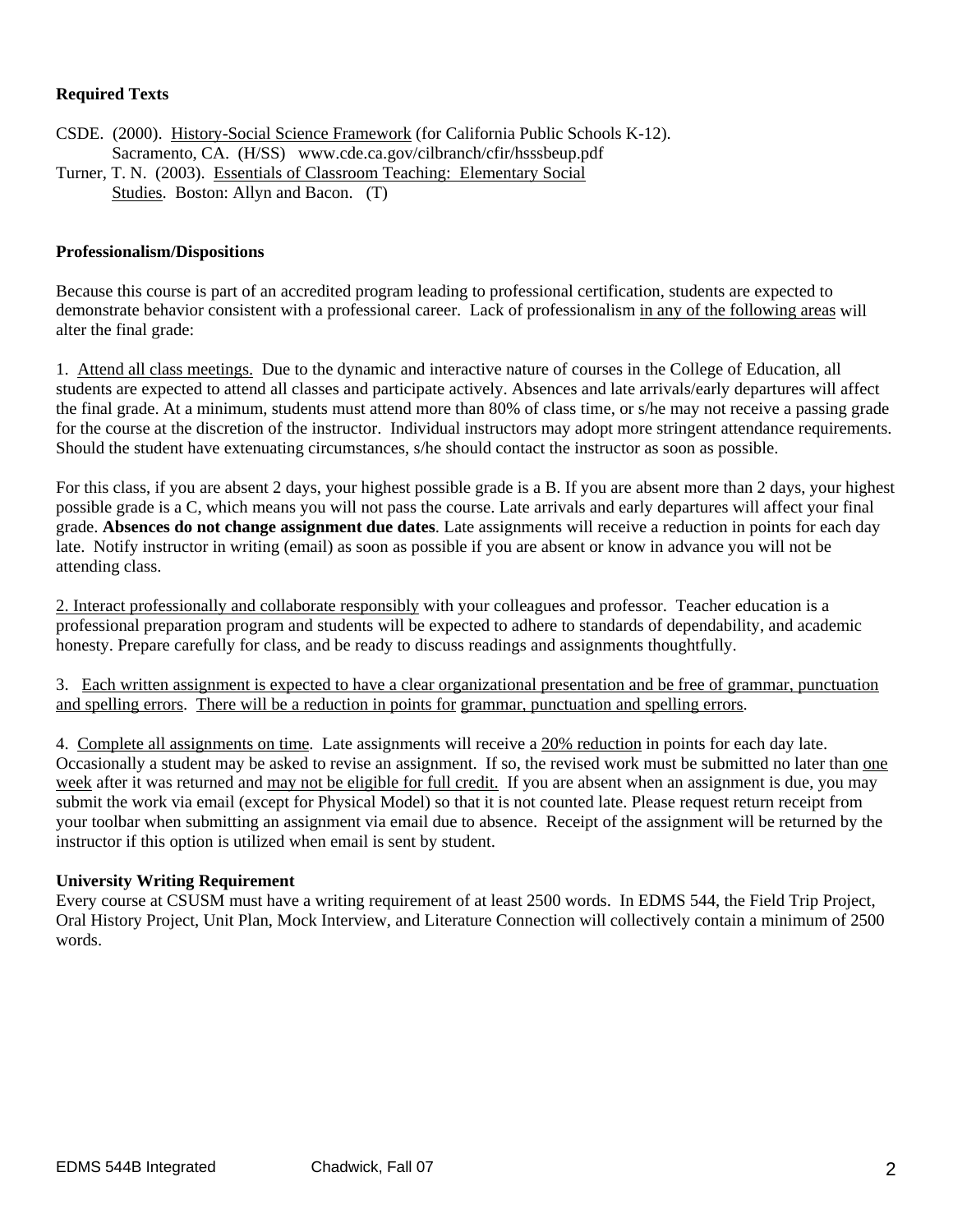# **California Commission on Teacher Credentialing**

#### **Standards Alignment:**

The course objectives, assignments, and assessments have been aligned with the CTC standards for the Multiple Subjects Credential. Be sure to incorporate artifacts from this class into your final comprehensive portfolio. **Your professional portfolio (Taskstream) entries must be completed for TPE#1A, and TPE#11 in order to receive a passing grade for this course**.

## **Teacher Performance Expectation Competencies (TPE)**

The course objectives, assignments, and assessments have been aligned with the CTC standards for the Multiple Subject Credential. This course is designed to help those seeking a California teaching credential to develop the skills, knowledge and attitudes necessary to assist schools and districts in implementing effective programs for all students. The successful candidate will be able to merge theory and practice in order to realize a comprehensive and extensive educational program for all students. You will be required to formally address the following TPE's in this course in a timely manner in order to receive a passing grade:

# **TPE #1A: Subject Specific Pedagogical Skills for History/Social Science**

During interrelated activities in program coursework and fieldwork, EDMS candidates learn to:

- teach state-adopted academic content standards for students in H/SS while helping students to learn and use basic analysis skills;
- enrich the study of social studies by drawing on social science concepts, case studies and cross-cultural activities;
- incorporate basic critical thinking skills and study skills into content-based instruction; and
- utilize active forms of social studies learning, including simulations, debates, research activities and cooperative projects.

EDMS candidates begin to interrelate ideas and information within and across history/social science and other subject areas.

EDMS 544B will also take primary responsibility for addressing the content of TPE 11.

## **TPE #11: The Social Environment**

Candidates for a Teaching Credential develop and maintain clear expectations for academic and social behavior. The candidates promote student effort and engagement and create a positive climate for learning. They know how to write and implement a student discipline plan. They know how to establish rapport with all students and their families for supporting academic and personal success through caring, respect, and fairness. Candidates respond appropriately to sensitive issues and classroom discussions. They help students learn to work responsibly with others and independently. Based on observations of students and consultation with other teachers, the candidate recognizes how well the social environment maximizes academic achievement for all students and makes necessary changes.

## **CLAD Competencies** supported by this course:

Part 3: Culture and Cultural Diversity

- I.A. Definitions of culture I.C. Intragroup differences
- I.D. Physical geography and its effects on culture
- 
- II.C. How teachers can use what they learn about their students (culturally responsive pedagogy)
- 
- IV.A. Historical perspectives IV.B. Demography
- IV.C. Migration and Immigration

II.A What teachers should learn about their students II.B. How teachers can learn about their students

III.A. Concepts of cultural contact III.D. Strategies for conflict resolution

The Teacher Performance Expectations and CLAD Competencies identified above are addressed in EDMS 544B through class discussions, activities, oral/visual presentations, and written assignments.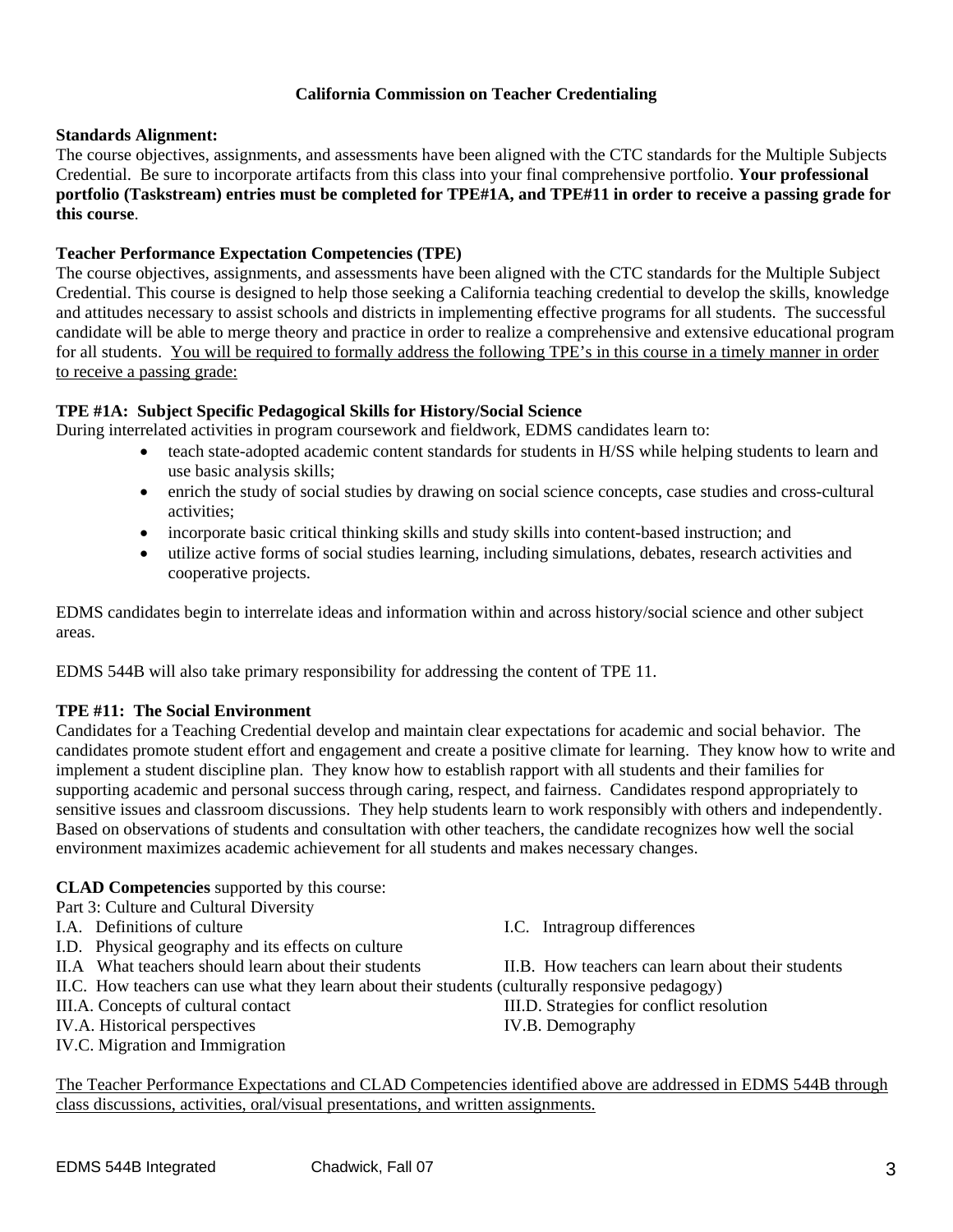*Detailed instructions and rubrics for some course assignments will be handed out in class. These assignments include both individual and group projects.* 

## *Reading Response Journal 15%*

The assigned readings provide an important foundation for your increasing understanding of how to effectively teach social studies. To aid you in remembering the readings, and assist you with meaningful class participation, you are asked to respond to each reading assignment by coming to class with an entry in your reading response journal (Blue Book) summarizing key points from the assigned reading for that day. Response journals will be checked randomly and may be collected at the professor's discretion. Response journals may also be referenced by you to answer openended prompts about assigned readings. Please structure each page with:

- (1) reading identification (T:8, for example),
- (2) key points from the reading (you may include graphics),
- (3) a paragraph toward the bottom that connects the reading to your perspectives/ experience,

(4) one question that the reading assignment prompts you to ask after thinking deeper about the issue.

## *Finding the Social Studies in You! A Physical Model Pass/Fail*

Have you ever tried to explain who you are through six of the social studies disciplines? For this assignment you will reintroduce yourself to a group in our class by creating a physical model that illustrates aspects of you through each of the disciplines. You may use photographs, drawings, cutouts, objects, your imagination, etc. This activity models a way to engage your students, and will demonstrate your awareness of the disciplines. Aim to present for 4-5 minutes.

## **The following assignments will link together and create a well-developed social studies unit:**

## *Literature Connection 15%*

A wealth of children's literature exists that strongly supports the state standards for teaching social studies. This assignment will serve as the introduction to your unit. You will select *one children's literature book* appropriate for the grade level unit you will be developing. You will be required to write a lesson plan that provides an entry "hook" for the unit you will be developing. You will also be required to present your book (Book Chat), and explain how it can be used to advance children's thinking about the key social studies concept of your unit. Your handout will include a lesson plan that incorporates your book. (more details to come)

## *Community Resource / Field Trip Project 25%*

In this assignment you will explore and share information about a field trip site in San Diego County. By designing a variety of pre, during, and post-trip teaching activities, you will be able to plan an educational (rather than purely recreational) field trip to enhance understandings within your unit (more details to come).

*Oral History Project* 

Collecting oral histories is an exciting way to help children understand that "history" is found all around us and is continually created. In this project, you will conduct an oral history interview about a topic that relates to your social studies unit. In addition, you will describe an oral history project for your students addressing the essential questions of your unit.

 *20%*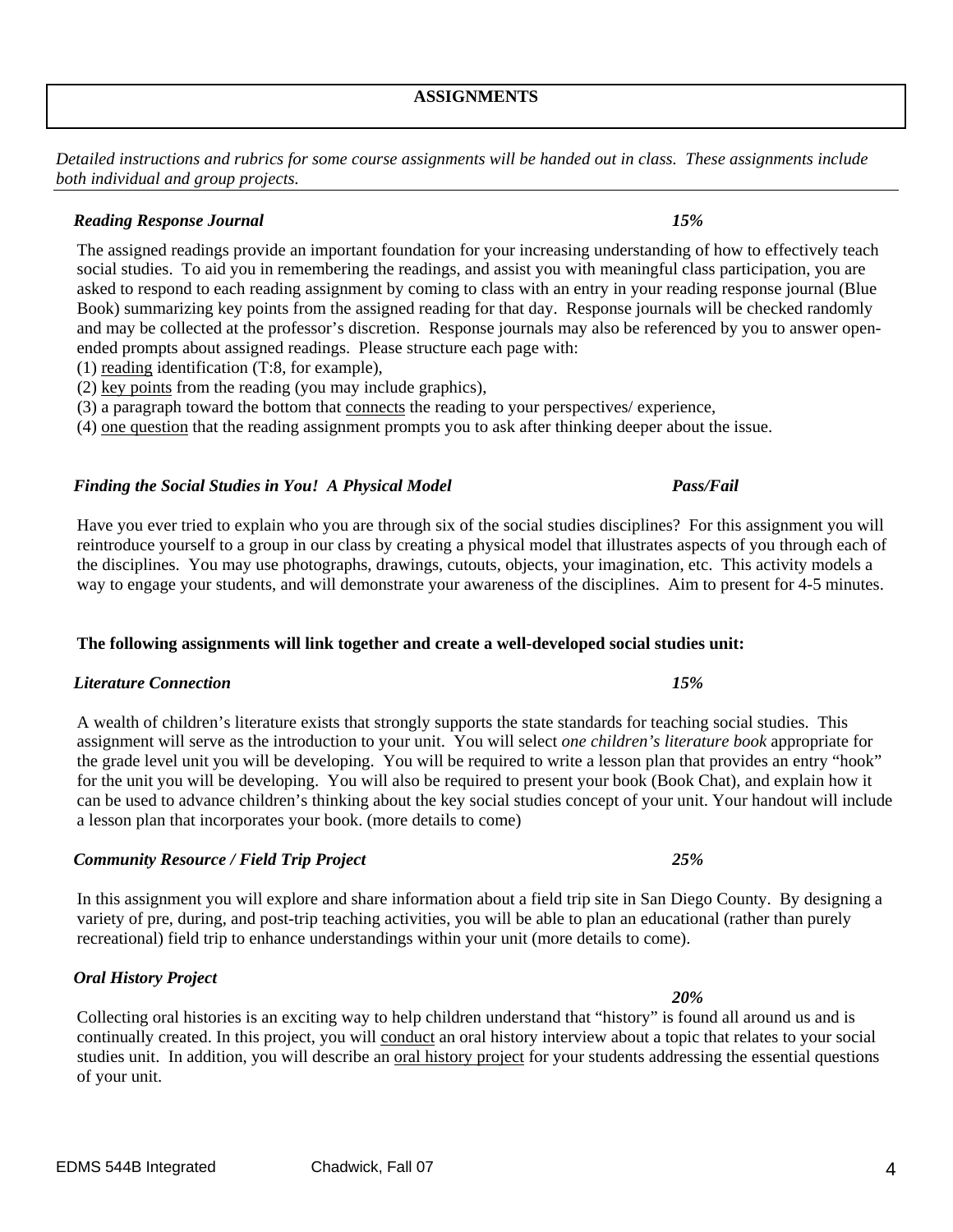To support your own interview, you will bring to class on the designated day a primary source object (artifact, document, photographs, etc.) of significance to the person/topic of the interview. We will then create a "classroom museum".

#### *Mock Interview Assignment 10%*

Imagine you are at a job interview and were just asked: "How will you teach social studies in your classroom?" Knowing how to teach and structure learning in social studies, and then being able to express your understanding, can be two different abilities. In order to help you eloquently articulate the knowledge you have gained through this course, as well as enhance your educational philosophy, you will participate in a mock interview. Be prepared to describe at least five (5) of the most important concepts or ideas you have learned in EDMS 544. It is suggested that you have quotes from the reading to support your responses.

#### *Anticipated Schedule including due dates for assignments will be available first class session*

#### **Assignments & Participation Percentage**

| Self Model                                       | P/F Intro to social science disciplines  |
|--------------------------------------------------|------------------------------------------|
| Professionalism (includes taskstream entries     | 15%                                      |
| Reading Response Journal                         | 15% Connects to text reading assignments |
| *Unit Plan                                       | P/F                                      |
| *Literature Connection                           | 15%                                      |
| *Community Field Trip                            | 25%                                      |
| *Oral History Project                            | 20%                                      |
| Mock Interview                                   | 10% Summary of class                     |
| * These assignments create an instructional unit |                                          |

## **Grading Scale:**

Assignments will be scored (1-4), using rubrics listing specific criteria to be addressed. Rubrics will be sent to students with each assignment. Assignments are weighted as listed above.

## **Exemplary "A" Students**

1. Demonstrate **serious** commitment to their learning, making full use of the learning opportunities available and searching out the implications of their learning for future use.

2. Complete all assignments thoroughly and thoughtfully toward the goal of developing an in-depth social studies unit, receiving 3.5-4.0 averages on all assignments.

3. Make insightful connections between all assignments and their developing overall understanding of social studies concepts; they continually question and examine assumptions in a genuine spirit of inquiry.

4. Students show a high level of achievement of course goals.

#### **"B" Students**

1. Simply comply with the course requirements and expectations.

2. Complete all assignments, usually thoroughly and thoughtfully, receiving 2.7 -3.4 average on all assignments.

3. Usually connect assignments to their developing overall understanding of social studies concepts; may be satisfied with accepting their learning as it is received without deeply examining assumptions or seeking a higher level of understanding of the implications.

4. Students show reasonable achievement of course goals.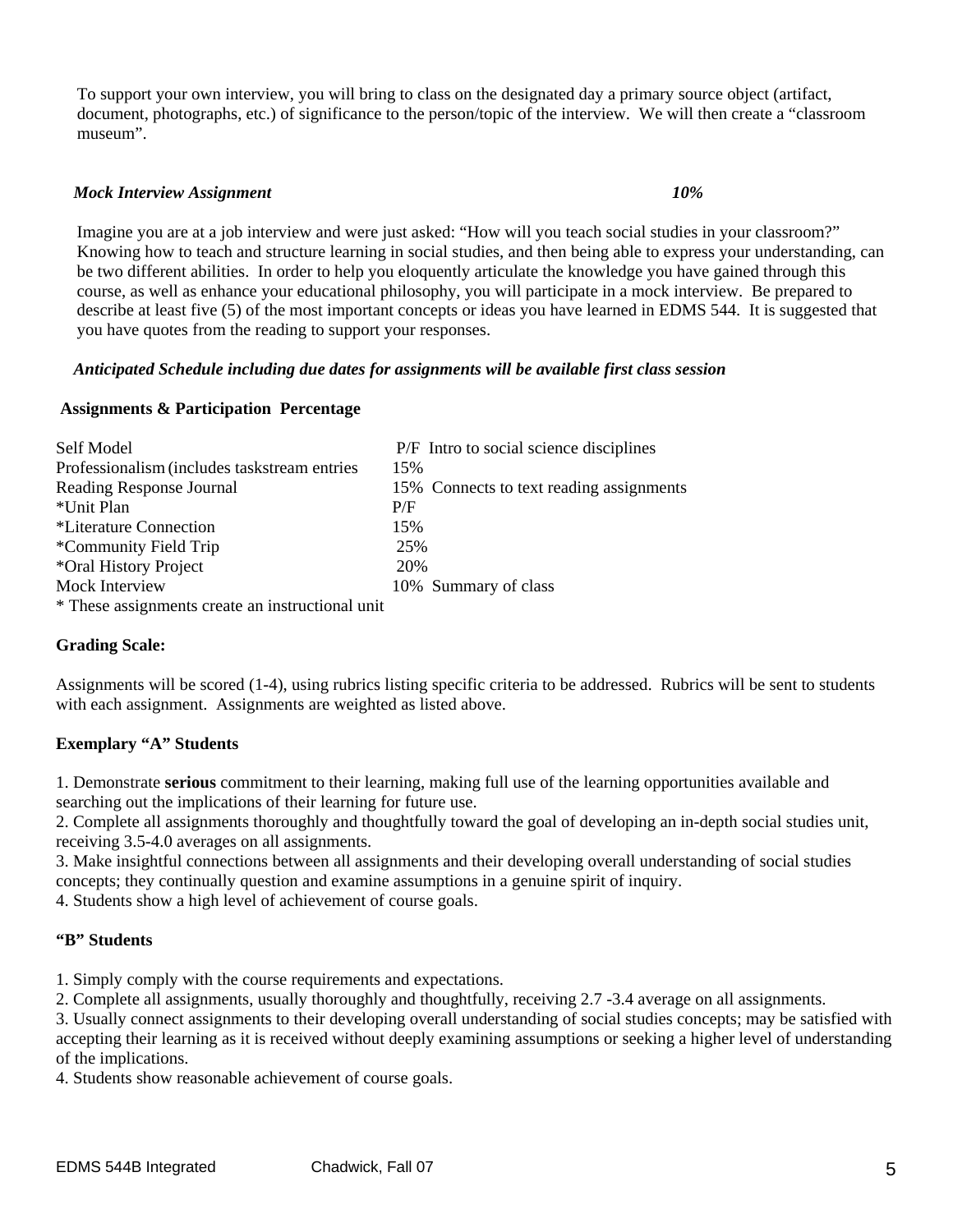# **"C" Students**

1. Demonstrate an inconsistent level of compliance to course requirements and expectations.

2. Complete all assignments with limited thoroughness and thoughtfulness, receiving 1.7-2.6 average on all assignments.

3. Make limited connections between assignments and their developing overall understanding of social studies concepts; may not be open to examining assumptions or implications and may actually dismiss the importance of the understanding of social studies concepts.

4. Attempt, but show limited progress in achieving course goals.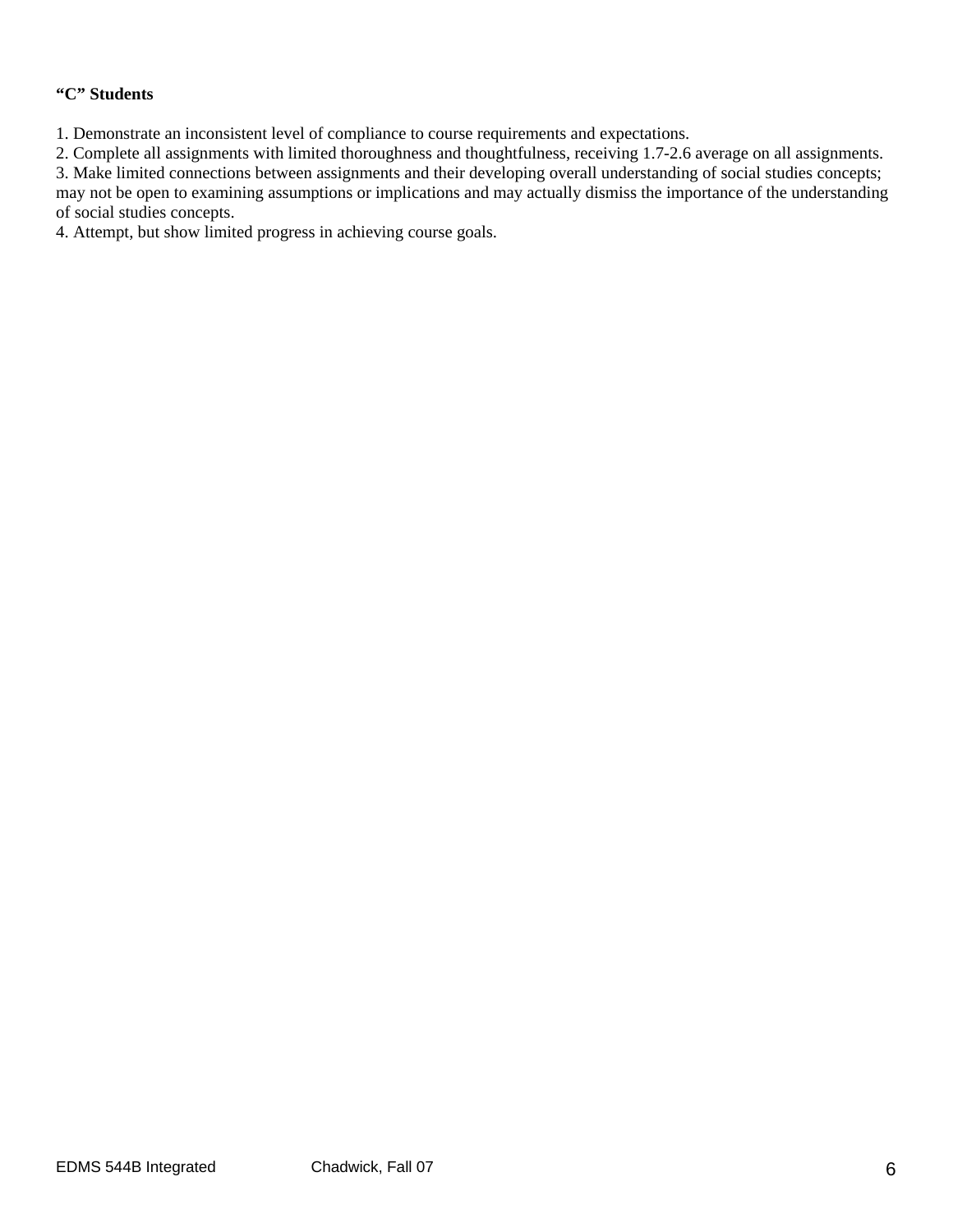#### California State University San Marcos COLLEGE OF EDUCATION

#### **Mission Statement**

The mission of the College of Education Community is to collaboratively transform public education by preparing thoughtful educators and advancing professional practices. We are committed to diversity, educational equity, and social justice, exemplified through reflective teaching, life-long learning, innovative research, and ongoing service. Our practices demonstrate a commitment to student-centered education, diversity, collaboration, professionalism, and shared governance.

*(adopted by COE Governance Community October, 1997)*

# **Attendance Policy**

Due to the dynamic and interactive nature of courses in the College of Education, all students are expected to attend all classes and participate actively. At a minimum, students must attend more than 80% of class time, or s/he **may not receive a passing grade** for the course at the discretion of the instructor. Individual instructors may adopt more stringent attendance requirements. Should the student have extenuating circumstances, s/he should contact the instructor as soon as possible. *(Approved: 12/19/97)* 

# **Students with Disabilities Requiring Reasonable Accommodations**

Students must be approved for services by providing appropriate and recent documentation to the Office of Disable Student Services (DSS). This office is located in Craven Hall 5205, and can be contacted by phone at (760) 750-4905, or TTY (760) 750-4909. Students authorized by DSS to receive reasonable accommodations should meet with their instructor during office hours or, in order to ensure confidentiality, in a more private setting.

## **Authorization to Teach English Learners**

This credential program has been specifically designed to prepare teachers for the diversity of languages often encountered in California public school classrooms. The authorization to teach English learners is met through the infusion of content and experiences within the credential program, as well as additional coursework. Students successfully completing this program receive a credential with authorization to teach English learners. *(Approved by CCTC in SB 2042 Program Standards, August 02)*

## **CSUSM Academic Honesty Policy**

"Students will be expected to adhere to standards of academic honesty and integrity, as outlined in the Student Academic Honesty Policy. All written work and oral assignments must be original work. All ideas/materials that are borrowed from other sources must have appropriate references to the original sources. Any quoted material should give credit to the source and be punctuated with quotation marks.

Students are responsible for honest completion of their work including examinations. There will be no tolerance for infractions. If you believe there has been an infraction by someone in the class, please bring it to the instructor's attention. The instructor reserves the right to discipline any student for academic dishonesty in accordance with the general rules and regulations of the university. Disciplinary action may include the lowering of grades and/or the assignment of a failing grade for an exam, assignment, or the class as a whole."

Incidents of Academic Dishonesty will be reported to the Dean of Students. Sanctions at the University level may include suspension or expulsion from the University.

## **Plagiarism:**

As an educator, it is expected that each student will do his/her own work, and contribute equally to group projects and processes. Plagiarism or cheating is unacceptable under any circumstances. If you are in doubt about whether your work is paraphrased or plagiarized see the Plagiarism Prevention for Students website http://library.csusm.edu/plagiarism/index.html. If there are questions about academic honesty, please consult the University catalog.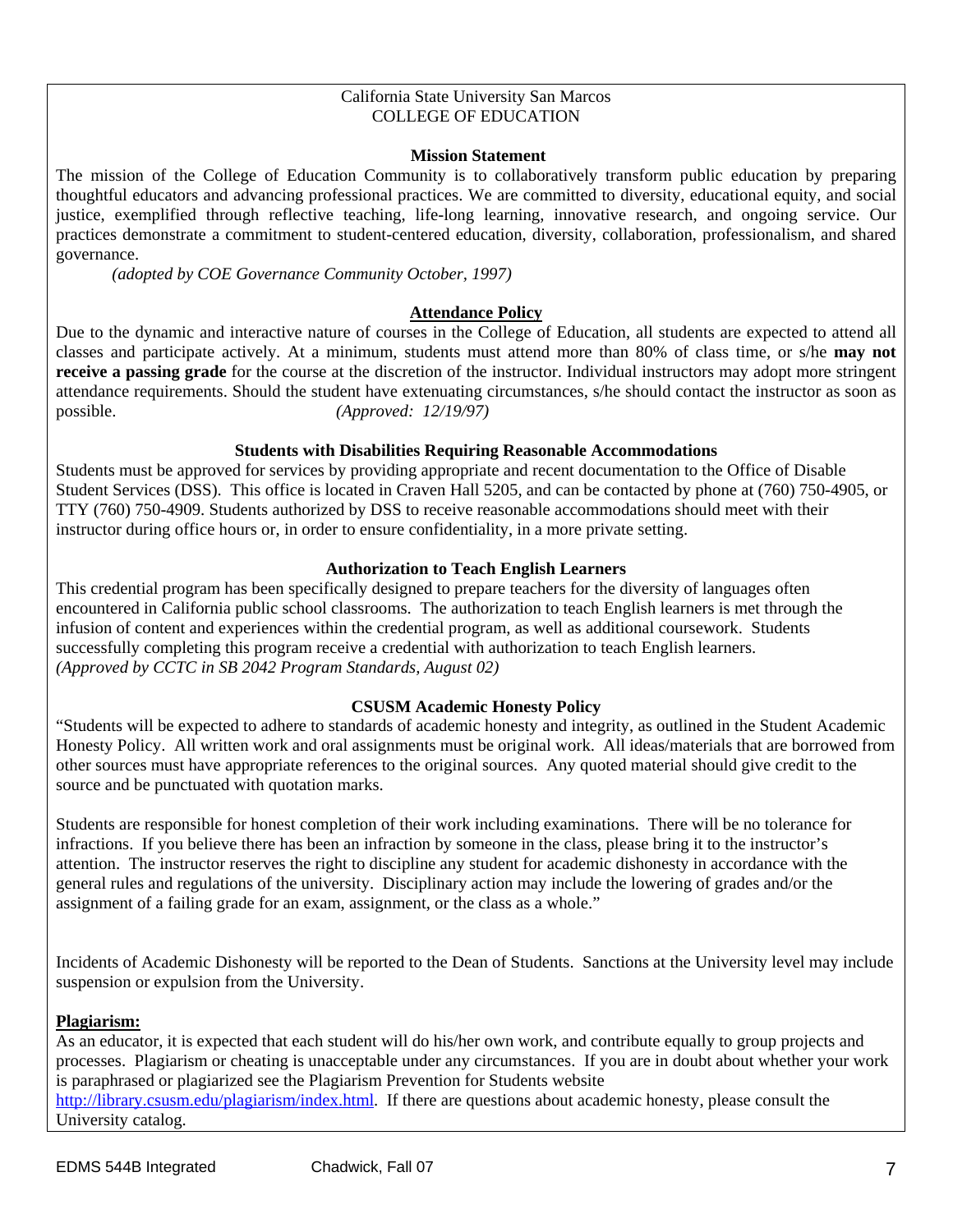# **SB 2042 - AUTHORIZATION TO TEACH ENGLISH LEARNERS COMPETENCIES**

| PART 1:<br><b>LANGUAGE STRUCTURE AND</b><br>FIRST- AND SECOND-LANGUAGE<br><b>DEVELOPMENT</b>                                                       | <b>PART 2:</b><br><b>METHODOLOGY OF</b><br><b>BILINGUAL, ENGLISH</b><br><b>LANGUAGE DEVELOPMENT,</b><br><b>AND CONTENT INSTRUCTION</b> | PART 3:<br><b>CULTURE AND</b><br><b>CULTURAL DIVERSITY</b>                                          |
|----------------------------------------------------------------------------------------------------------------------------------------------------|----------------------------------------------------------------------------------------------------------------------------------------|-----------------------------------------------------------------------------------------------------|
| I. Language Structure and Use:<br><b>Universals and Differences</b><br>(including the structure of English)                                        | I. Theories and Methods of<br><b>Bilingual Education</b>                                                                               | I. The Nature of Culture                                                                            |
| The sound systems of language<br>А.<br>(phonology)                                                                                                 | Foundations<br>А.                                                                                                                      | Definitions of culture<br>А.                                                                        |
| Word formation (morphology)<br>В.                                                                                                                  | Organizational models: What works<br>В.<br>for whom?                                                                                   | Perceptions of culture<br>В.                                                                        |
| C.<br>Syntax                                                                                                                                       | C.<br>Instructional strategies                                                                                                         | C.<br>Intra-group differences (e.g., ethnicity,<br>race, generations, and micro-cultures)           |
| Word meaning (semantics)<br>D.                                                                                                                     | II. Theories and Methods for Instruction<br>In and Through English                                                                     | Physical geography and its effects on<br>D.<br>culture                                              |
| Language in context<br>Е.                                                                                                                          | Teacher delivery for both English<br>А.<br>language development and content<br>instruction                                             | Cultural congruence<br>Е.                                                                           |
| Written discourse<br>F.                                                                                                                            | В.<br>Approaches with a focus on English<br>language development                                                                       | II. Manifestations of Culture: Learning<br><b>About Students</b>                                    |
| Oral discourse<br>G.                                                                                                                               | Approaches with a focus on content<br>C.<br>area instruction (specially designed<br>academic instruction delivered in<br>English)      | What teachers should learn about their<br>А.<br>students                                            |
| Nonverbal communication<br>Н.                                                                                                                      | Working with paraprofessionals<br>D.                                                                                                   | В.<br>How teachers can learn about their<br>students                                                |
| Language Change<br>L.                                                                                                                              |                                                                                                                                        | C. How teachers can use what they learn<br>about their students (culturally<br>responsive pedagogy) |
| II. Theories and Factors in First- and<br><b>Second-Language Development</b>                                                                       | III. Language and Content Area<br><b>Assessment</b>                                                                                    | <b>III. Cultural Contact</b>                                                                        |
| Historical and current theories and<br>А.<br>models of language analysis that have<br>implications for second-language<br>development and pedagogy | Purpose<br>А.                                                                                                                          | Concepts of cultural contact<br>А.                                                                  |
| <b>B.</b> Psychological factors affecting first- and<br>second-language development                                                                | В.<br>Methods                                                                                                                          | Stages of individual cultural contact<br>В.                                                         |
| Socio-cultural factors affecting first- and<br>C.<br>second-language development                                                                   | <b>C.</b> State mandates                                                                                                               | C. The dynamics of prejudice                                                                        |
| Pedagogical factors affecting first- and<br>D.<br>second-language development                                                                      | Limitations of assessment<br>D.                                                                                                        | Strategies for conflict resolution<br>D.                                                            |
| Political factors affecting first- and<br>Е.<br>second-language development                                                                        | Е.<br><b>Technical concepts</b>                                                                                                        | IV. Cultural Diversity in U.S. and CA                                                               |
|                                                                                                                                                    |                                                                                                                                        | <b>Historical perspectives</b><br>Α.                                                                |
|                                                                                                                                                    |                                                                                                                                        | Demography<br>В.                                                                                    |
|                                                                                                                                                    |                                                                                                                                        | Migration and immigration<br>С.                                                                     |